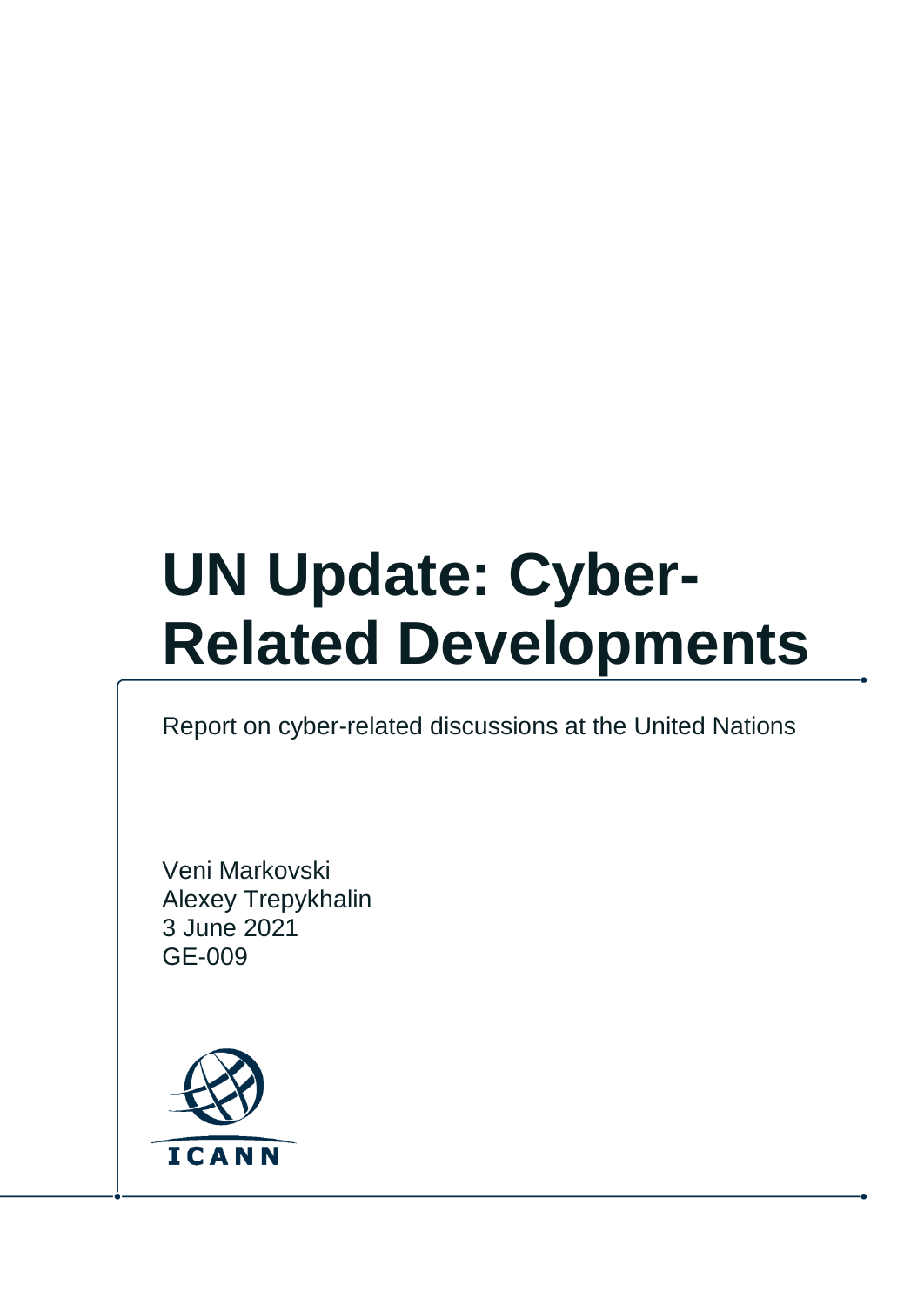# **TABLE OF CONTENTS**

| <b>Introduction</b>                                     | 3  |
|---------------------------------------------------------|----|
| The Open-ended Working Group (OEWG) Update              | -3 |
| The Group of Governmental Experts (GGE) Update          | 7  |
| The Open-Ended Ad Hoc Committee of Experts (AHC) Update | 8  |
| <b>Conclusion</b>                                       | 9  |
| <b>Appendix</b>                                         | 10 |

- 6 -

 $\blacksquare$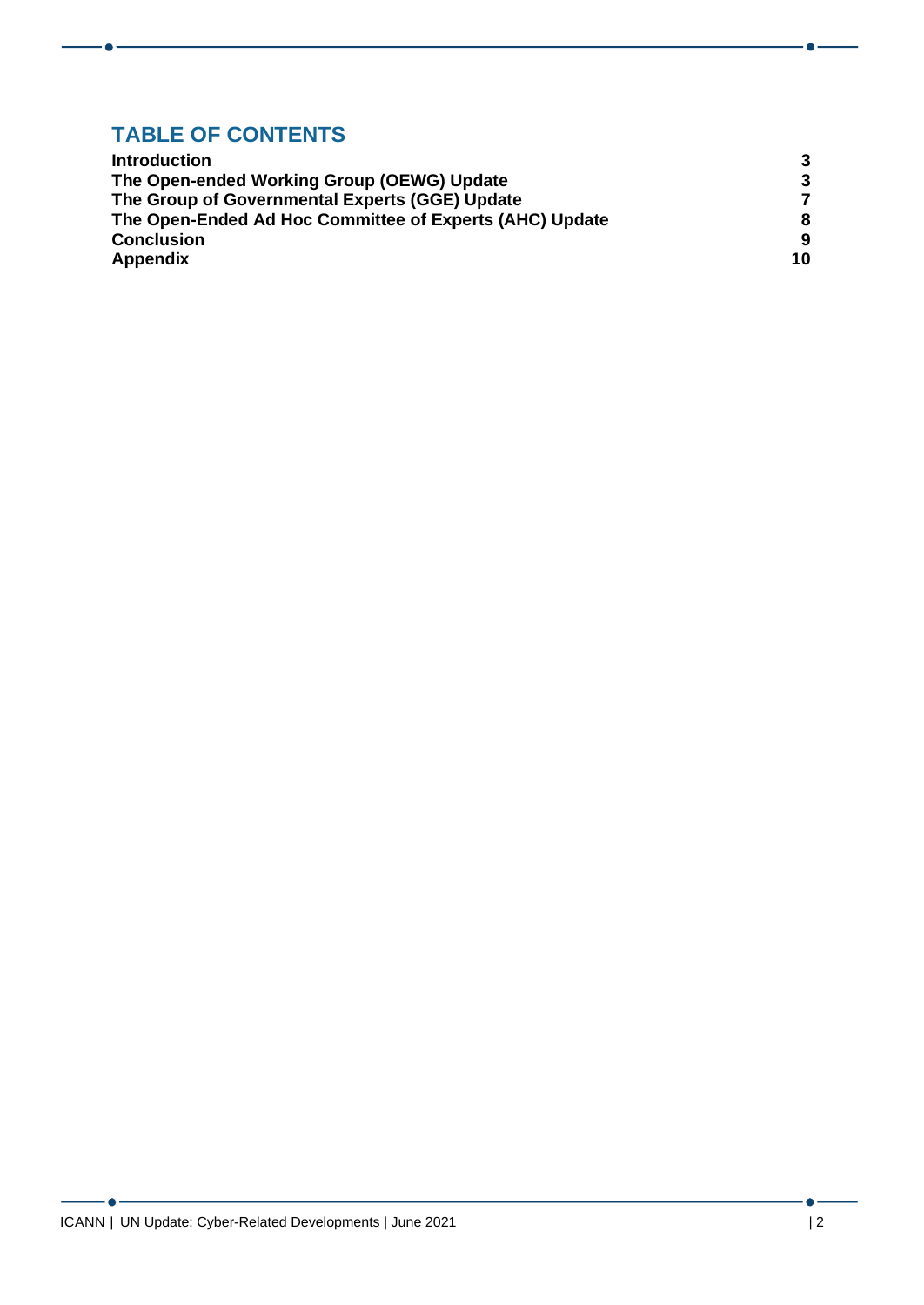### <span id="page-2-0"></span>**Introduction**

This paper provides an update of the proceedings within the different groups of the United Nations (U.N.) General Assembly (UNGA), where discussions of cybersecurity-related issues are taking place. It includes updates from the deliberations at the first Open-ended Working Group (OEWG), the Group of Governmental Experts (GGE), and the Open-ended Ad Hoc Committee of Experts (AHC<sup>1</sup>) between 1 July 2020 and 3 June 2021.

This paper is part of a periodic series of reports that provide an overview of activities taking place at the U.N., which are relevant to the Internet ecosystem and ICANN's mission.<sup>2</sup> Monitoring such activities demonstrate the commitment and responsibility of the ICANN organization's (ICANN org) Government and Intergovernmental Organizations Engagement (GE) team in keeping the broader ICANN community informed about issues of importance for the global, single, interoperable Internet, and its unique identifier system.<sup>3</sup>

# <span id="page-2-1"></span>**The Open-ended Working Group (OEWG) Update**

Since ICANN org's publication on cyber-related discussions at the U.N. in July 2020, the OEWG had three more rounds of informal consultations that year (29 September - 1 October, 17 - 19 November, and 1 - 3 December). During these consultations, the OEWG Secretariat received a number of comments and contributions from member states as part of the formal process, and from non-governmental organizations as part of the informal consultations initiated by the OEWG Chair.

Below, the ICANN org GE team summarizes only those contributions to the OEWG, which touch on ICANN's mission. The following is a list of those contributions sorted by date.

On 2 July 2020, the Republic of Finland: "We also wish to lend our strong support to the proposal made by the Netherlands on the protection of integrity and availability of the public core of the internet and its concrete suggestions regarding the scope of the critical infrastructure norms (13f and 13g)."<sup>4</sup>

On 19 November 2020, the Islamic Republic of Iran: "These [unilateral] digital sanctions have affected investment in ICT infrastructures as well as access to digital technologies, digital resources such as IPs and DNS system and networks which not only constitute

 $<sup>1</sup>$  In the previous two updates, we used the abbreviation OECE, but at the opening session of the</sup> committee, we noticed that the U.N. member states use another abbreviation AHC, for Ad-Hoc Committee, so for consistency ICANN org adjusted the language accordingly. Full name of this committee is "Ad Hoc Committee to Elaborate a Comprehensive International Convention on Countering the Use of Information and Communications Technologies for Criminal Purposes". <sup>2</sup> See previous reports by GE here: [https://www.icann.org/resources/pages/government-engagement](https://www.icann.org/resources/pages/government-engagement-publications-2020-03-02-en)[publications-2020-03-02-en](https://www.icann.org/resources/pages/government-engagement-publications-2020-03-02-en) This and all other URLs in footnotes and appendices were retrieved on 3 June 2021.

<sup>&</sup>lt;sup>3</sup> "ICANN Operating and Financial Plans," p. 47, ICANN organization, December 2020,

<https://www.icann.org/en/system/files/files/draft-op-financial-plan-fy21-25-opplan-fy21-20dec19-en.pdf> <sup>4</sup> "Statements by the Republic of Finland" Open-Ended Working Group on Developments in the Field of Information and Telecommunications in the Context of International Security, Virtual Informal Consultations, 19 June and 2 July 2020, [https://front.un-arm.org/wp-content/uploads/2020/09/oewg](https://front.un-arm.org/wp-content/uploads/2020/09/oewg-informal-virtual-meetings-statement-by-finland-19-june-and-2-july-2020.pdf)[informal-virtual-meetings-statement-by-finland-19-june-and-2-july-2020.pdf](https://front.un-arm.org/wp-content/uploads/2020/09/oewg-informal-virtual-meetings-statement-by-finland-19-june-and-2-july-2020.pdf)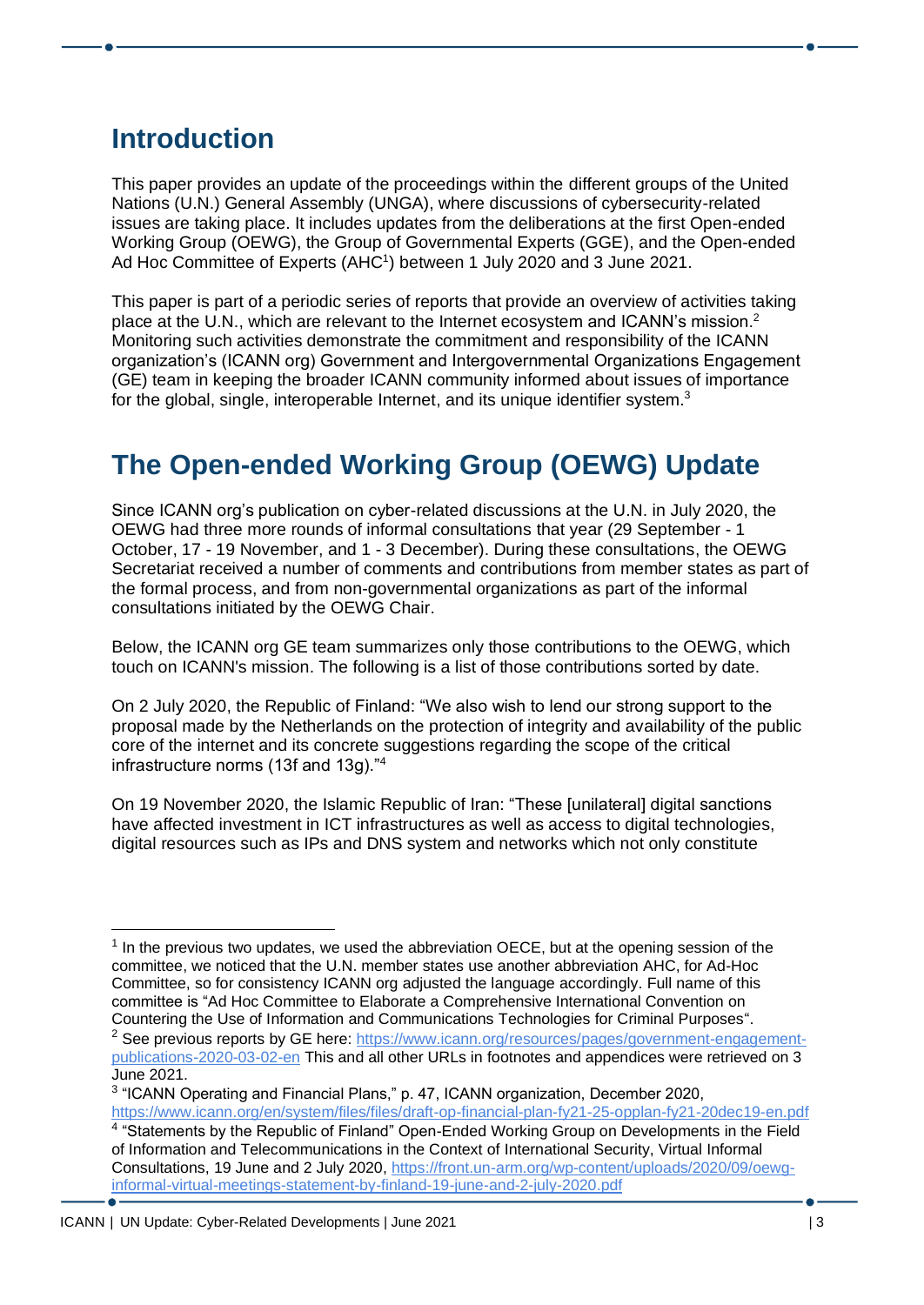barriers for achieving national ICT-related development goals but also violate human rights."<sup>5</sup>

On 19 January 2021, the Kingdom of the Netherlands: "'State and non-state actors should neither conduct nor knowingly allow activity that intentionally and substantially damages the general availability or integrity of the public core of the Internet, and therefore the stability of cyberspace' [would be] guidance for implementation of UN GGE, 2015 recommendation 13(f) and therefore bringing this also under the scope of UN GGE 2015, recommendation  $13(g)$ ."<sup>6</sup>

On 19 February 2021, the Republic of Slovenia: "We would also like to support the calls made by the Netherlands for greater emphasis on the protection of the public core of the internet."7

On 19 February 2021, the Federal Republic of Germany: "Suggestion to include a reference to threats to the public core of the internet, as also mentioned in para 50 of the Zero Draft, in the Section on Existing and Potential Threats."<sup>8</sup>

On 19 - 22 February 2021, the Kingdom of the Netherlands: "Over the years, cyberoperations against the integrity, functioning and availability of the internet has shown to be a real and credible threat. This was mentioned as 'public core' in the pre-draft of the OEWG. As we are striving for consensus, we contacted the countries that had expressed concerns during our earlier discussions and came to a new wording that seems to answer the concern. It reads as follows: 'the technical infrastructure essential to the general availability or integrity of the internet."<sup>9</sup>

On 23 February 2021 the United Kingdom: "We extend our thanks to the Netherlands for working with us and others to refine their proposal on the 'public core' and welcome the inclusion of the compromise text."<sup>10</sup>

On 25 February 2021, the Kingdom of the Netherlands: "In line with the text on the protection of the public core that was included in the pre-draft, taking into account the convergence on the exact wording, we propose the following. We would like to propose to change the formulation in the last sentence of paragraph 21 on 'integrity, functioning and availability' to

<sup>&</sup>lt;sup>5</sup> "The Revised "Pre-draft" of the report of the OEWG", OEWG third informal virtual meeting, Intervention by delegation of the Islamic Republic of Iran, 19 November 2020 "Capacity Building", [https://front.un-arm.org/wp-content/uploads/2020/11/iran-intervention-on-capacity-building-19-nov-](https://front.un-arm.org/wp-content/uploads/2020/11/iran-intervention-on-capacity-building-19-nov-2020.pdf)[2020.pdf](https://front.un-arm.org/wp-content/uploads/2020/11/iran-intervention-on-capacity-building-19-nov-2020.pdf)

<sup>&</sup>lt;sup>6</sup> "Non-paper listing specific language proposals under agenda item "Rules, norms and principles" from written submissions by delegations", Version as of 18 January 2021, [https://front.un-arm.org/wp](https://front.un-arm.org/wp-content/uploads/2021/01/OEWG-Non-paper-rules-norms-and-principles-19-01-2021.pdf)[content/uploads/2021/01/OEWG-Non-paper-rules-norms-and-principles-19-01-2021.pdf](https://front.un-arm.org/wp-content/uploads/2021/01/OEWG-Non-paper-rules-norms-and-principles-19-01-2021.pdf)

 $7$  Open-ended Working Group on developments in the field of information and telecommunications in the context of international security, Informal virtual meeting (18, 19 and 22 February 2021) Slovenia, Statement, 19 February 2021, [https://front.un-arm.org/wp-content/uploads/2021/02/Slovenia-19-](https://front.un-arm.org/wp-content/uploads/2021/02/Slovenia-19-February-2021-FINAL.pdf) [February-2021-FINAL.pdf](https://front.un-arm.org/wp-content/uploads/2021/02/Slovenia-19-February-2021-FINAL.pdf)

<sup>8</sup> Comments by Germany on the OEWG Zero Draft Report, 19 February 2021, [https://front.un](https://front.un-arm.org/wp-content/uploads/2021/02/Germany-Written-Contribution-OEWG-Zero-Draft-Report_clean.pdf)[arm.org/wp-content/uploads/2021/02/Germany-Written-Contribution-OEWG-Zero-Draft-](https://front.un-arm.org/wp-content/uploads/2021/02/Germany-Written-Contribution-OEWG-Zero-Draft-Report_clean.pdf)[Report\\_clean.pdf](https://front.un-arm.org/wp-content/uploads/2021/02/Germany-Written-Contribution-OEWG-Zero-Draft-Report_clean.pdf)

<sup>&</sup>lt;sup>9</sup> Statement by H.E. Nathalie Jaarsma, Kingdom of the Netherlands to the United Nations, (18,19, 22 February 2021), [https://front.un-arm.org/wp-content/uploads/2021/02/Netherlands-OEWG-informals](https://front.un-arm.org/wp-content/uploads/2021/02/Netherlands-OEWG-informals-intervention-Feb-2021.pdf)[intervention-Feb-2021.pdf](https://front.un-arm.org/wp-content/uploads/2021/02/Netherlands-OEWG-informals-intervention-Feb-2021.pdf)

<sup>&</sup>lt;sup>10</sup> UK Comments on the Zero Draft Report of the OEWG on Development in the Field of ICTs in the Context of International Security, 23 February 2021, [https://front.un-arm.org/wp](https://front.un-arm.org/wp-content/uploads/2021/02/UK-submission-to-OEWG-ICTs-zero-draft-002.pdf)[content/uploads/2021/02/UK-submission-to-OEWG-ICTs-zero-draft-002.pdf](https://front.un-arm.org/wp-content/uploads/2021/02/UK-submission-to-OEWG-ICTs-zero-draft-002.pdf)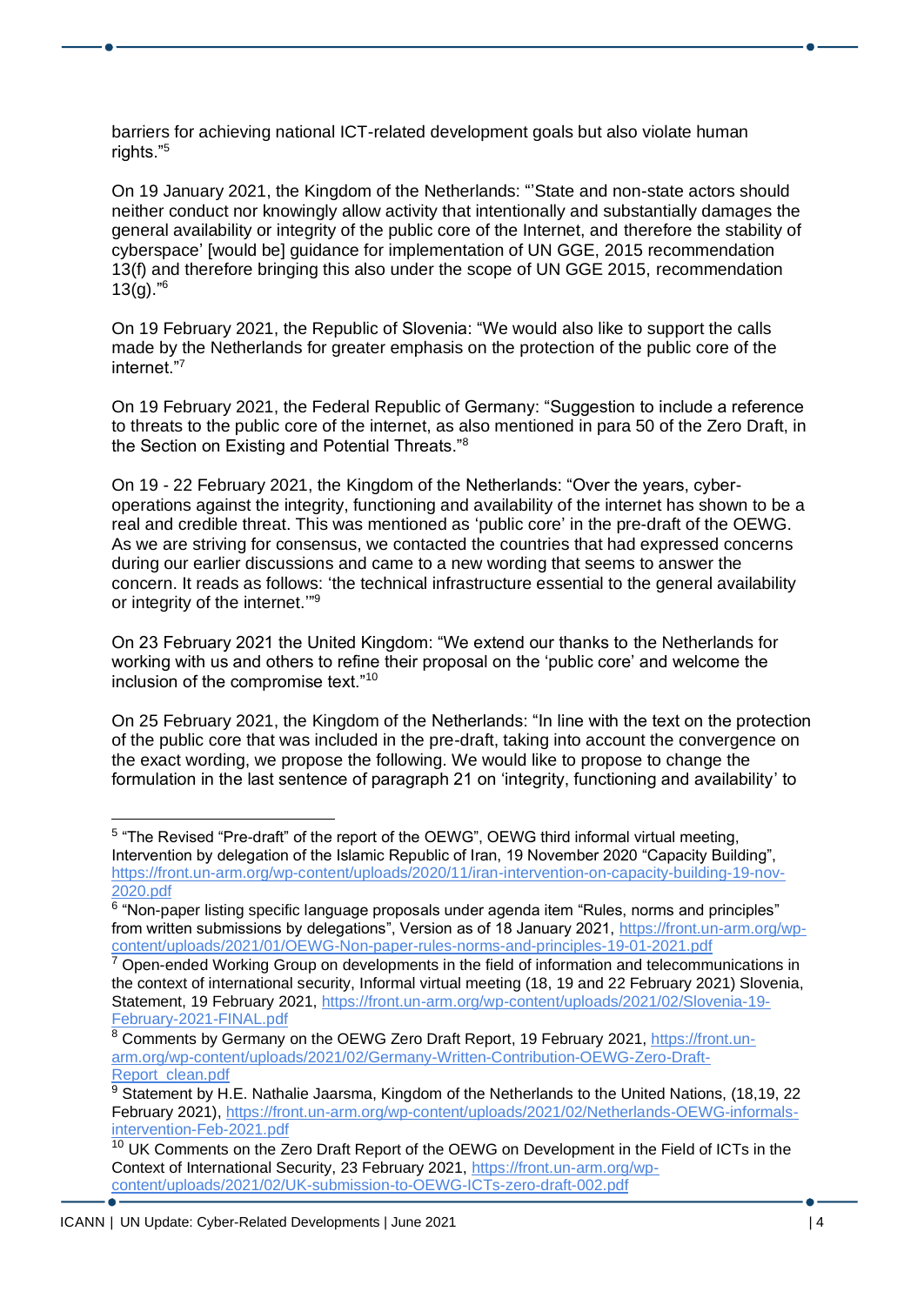the [necessity of protecting] 'the technical infrastructure essential to the general availability or integrity of the internet.'"

"Additionally, we would like to mention the importance of the 'protection of the technical infrastructure essential to the general availability or integrity of the internet' under the conclusion/recommendation section of rules, norms and principles as well."<sup>11</sup>

On 3 March 2021, the Global Commission on the Stability in Cyberspace (GCSC): "While the Commission was very pleased to note that in the previous pre-draft report a number of the recommendations of the GCSC were considered, we regret that many of these recommendations have not been included in the zero draft or the current first draft. This particularly applies to the norm to protect the public core of the Internet, which we believe has been well received by many States, as well as civil society and private sector observers."<sup>12</sup>

On 8 March 2021, the Islamic Republic of Iran: "Platforms and transnational corporations like ICANN should be held accountable."<sup>13</sup>

On 8 March 2021, the Cybersecurity Tech Accord: "The recent SolarWinds hack has highlighted how no organization should feel immune from a sufficiently resourced and determined adversary. It also demonstrated how brazenly advanced threat actors are willing to undermine confidence in essential processes and the public core of the internet in carrying out an attack."<sup>14</sup>

On 9 March 2021, the Federal Republic of Germany supported the new compromised language "...in particular on the public core of the Internet."<sup>15</sup>

On 9 March 2021, a coalition of nine civil society organizations recommended that the OEWG report: "...reference the need for all actors to protect the basic availability and integrity of the global Internet, which includes not interfering with the public core of the Internet."<sup>16</sup>

On 10 March 2021, the People's Republic of China: "States should participate in the management and distribution of international Internet resources on equal footings."<sup>17</sup>

<sup>&</sup>lt;sup>11</sup> The Netherlands – written proposals to OEWG zero draft, February 2021, [https://front.un](https://front.un-arm.org/wp-content/uploads/2021/02/Netherlands-OEWG-written-comments-to-zero-draft.pdf)[arm.org/wp-content/uploads/2021/02/Netherlands-OEWG-written-comments-to-zero-draft.pdf](https://front.un-arm.org/wp-content/uploads/2021/02/Netherlands-OEWG-written-comments-to-zero-draft.pdf)

 $12$  Comments from the GCSC on the First Draft of the Substantive Report of the Open-ended Working Group, 3 March 2021, [https://front.un-arm.org/wp-content/uploads/2021/03/GCSC-Submission-to-](https://front.un-arm.org/wp-content/uploads/2021/03/GCSC-Submission-to-OEWG-First-Draft-Report-March-2021.pdf)[OEWG-First-Draft-Report-March-2021.pdf](https://front.un-arm.org/wp-content/uploads/2021/03/GCSC-Submission-to-OEWG-First-Draft-Report-March-2021.pdf)

<sup>&</sup>lt;sup>13</sup> 1st meeting - Open-ended Working Group on Developments in the Field of Information and Telecommunications in the Context of International Security, Third Substantive session (8-12 March 2021), UN Web TV, 8 March 2021, (starts at 1:29:40)<https://media.un.org/en/asset/k1o/k1obxycc3u>

<sup>&</sup>lt;sup>14</sup> Cybersecurity Tech Accord Response to the UN-OEWG's Substantive Report [FIRST DRAFT], [https://front.un-arm.org/wp-content/uploads/2021/03/Tech-Accord-OEWG-response-March-2021-](https://front.un-arm.org/wp-content/uploads/2021/03/Tech-Accord-OEWG-response-March-2021-FINAL.pdf) [FINAL.pdf](https://front.un-arm.org/wp-content/uploads/2021/03/Tech-Accord-OEWG-response-March-2021-FINAL.pdf)

<sup>&</sup>lt;sup>15</sup> 3rd meeting - Open-ended Working Group on Developments in the Field of Information and Telecommunications in the Context of International Security, Third Substantive session (8-12 March 2021), UN Web TV, 9 March 2021, (starts at 38:20),<https://media.un.org/en/asset/k13/k13uzdidth> <sup>16</sup> "Joint Civil Society Feedback on First Draft of the OEWG on ICTs Report," OEWG documents' depository, 9 March 2021, [https://front.un-arm.org/wp-content/uploads/2021/03/Joint-CS-feedback-on](https://front.un-arm.org/wp-content/uploads/2021/03/Joint-CS-feedback-on-first-draft-1.pdf)[first-draft-1.pdf](https://front.un-arm.org/wp-content/uploads/2021/03/Joint-CS-feedback-on-first-draft-1.pdf)

<sup>&</sup>lt;sup>17</sup> Open-ended Working Group on Developments in the Field of Information and Telecommunications in the Context of International Security, Third substantive session, 8–12 March 2021, OEWG Chair's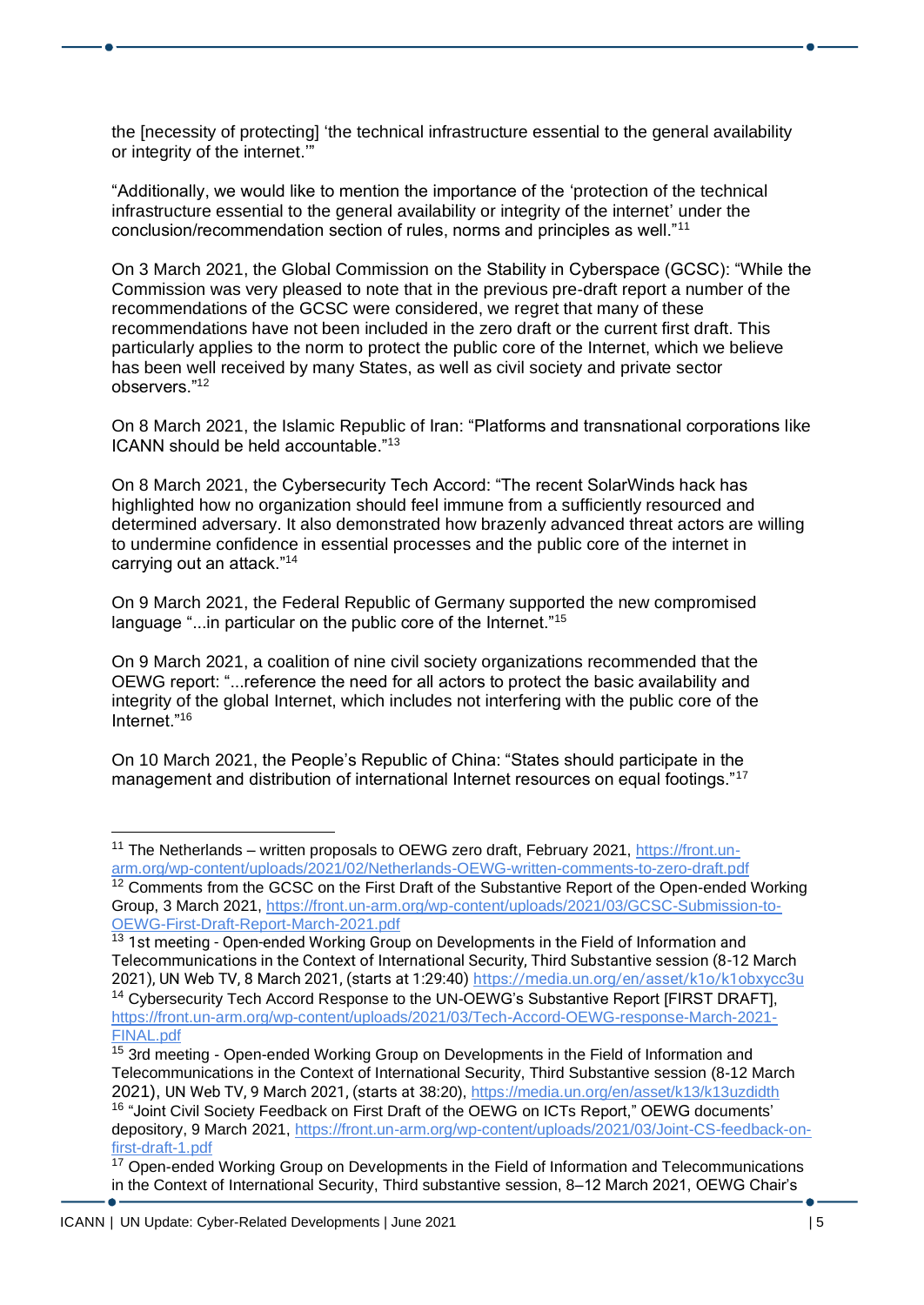On 12 March 2021, the GCSC expressed its "regret that the term public core was not reflected in the final draft of the OEWG report."<sup>18</sup>

In addition to the release of the OEWG final report, the OEWG Chair published a Chair's summary, which included the earlier wording on the public core, as proposed by the Netherlands on 19 January.<sup>19</sup>

The compromise language of the 2021 OEWG final report, with the new wording as agreed upon between member states, reads in points 18 and 26, as follows:

"18. States concluded that there are potentially devastating security, economic, social and humanitarian consequences of malicious ICT activities on critical infrastructure (CI) and critical information infrastructure (CII) supporting essential services to the public. While it is each State's prerogative to determine which infrastructures it designates as critical, such infrastructure may include medical facilities, financial services, energy, water, transportation and sanitation. Malicious ICT activities against CI and CII that undermine trust and confidence in political and electoral processes, public institutions, or that impact the general availability or integrity of the Internet, are also a real and growing concern. Such infrastructure may be owned, managed or operated by the private sector, may be shared or networked with another State or operated across different States. As a result, inter-State or public-private cooperation may be necessary to protect its integrity, functioning and availability."<sup>20</sup>

"26. While agreeing on the need to protect all critical infrastructure (CI) and critical information infrastructure (CII) supporting essential services to the public, along with endeavouring to ensure the general availability and integrity of the Internet, States further concluded that the COVID-,19 pandemic has accentuated the importance of protecting healthcare infrastructure including medical services and facilities through the implementation of norms addressing critical infrastructure, such as those affirmed by consensus through UN General Assembly resolution 70/237."<sup>21</sup>

The delegation of the Netherlands, in its comments on the OEWG consensus report, noted that "the Netherlands warmly welcomes the inclusion of the general availability and integrity of the Internet, - what we see as the public core of the Internet."<sup>22</sup>

<sup>19</sup> Open-ended Working Group on Developments in the Field of Information and Telecommunications in the Context of International Security, Third substantive session, 8–12 March 2021, Chair's Summary, Conference room paper, 10 March 2021, A/AC.290/2021/CRP.3\*, [https://front.un](https://front.un-arm.org/wp-content/uploads/2021/03/Chairs-Summary-A-AC.290-2021-CRP.3-technical-reissue.pdf)[arm.org/wp-content/uploads/2021/03/Chairs-Summary-A-AC.290-2021-CRP.3-technical-reissue.pdf](https://front.un-arm.org/wp-content/uploads/2021/03/Chairs-Summary-A-AC.290-2021-CRP.3-technical-reissue.pdf)

Summary, Conference room paper, 10 March 2021, A/AC.290/2021/CRP.3\*, [https://front.un](https://front.un-arm.org/wp-content/uploads/2021/03/Chairs-Summary-A-AC.290-2021-CRP.3-technical-reissue.pdf)[arm.org/wp-content/uploads/2021/03/Chairs-Summary-A-AC.290-2021-CRP.3-technical-reissue.pdf](https://front.un-arm.org/wp-content/uploads/2021/03/Chairs-Summary-A-AC.290-2021-CRP.3-technical-reissue.pdf) <sup>18</sup> Statement from the GSCS on the final draft of the substantive report of the UN Open-Ended Working Group, 12 March 2021, [https://front.un-arm.org/wp-content/uploads/2021/03/GCSC-](https://front.un-arm.org/wp-content/uploads/2021/03/GCSC-Statement-OEWG-Multistakeholder-Consultation-Final-Draft-Report-March-2021.pdf)

[Statement-OEWG-Multistakeholder-Consultation-Final-Draft-Report-March-2021.pdf](https://front.un-arm.org/wp-content/uploads/2021/03/GCSC-Statement-OEWG-Multistakeholder-Consultation-Final-Draft-Report-March-2021.pdf)

<sup>&</sup>lt;sup>20</sup> Open-ended working group on Developments in the Field of Information and Telecommunications in the Context of International Security, Final Substantive Report Conference room paper, 10 March 2021, A/AC.290/2021/CRP.2, [https://front.un-arm.org/wp-content/uploads/2021/03/Final-report-A-](https://front.un-arm.org/wp-content/uploads/2021/03/Final-report-A-AC.290-2021-CRP.2.pdf)[AC.290-2021-CRP.2.pdf](https://front.un-arm.org/wp-content/uploads/2021/03/Final-report-A-AC.290-2021-CRP.2.pdf)

 $21$  Open-ended Working Group on Developments in the Field of Information and Telecommunications in the Context of International Security, Final Substantive Report, Conference room paper, 10 March 2021, A/AC.290/2021/CRP.2.

<sup>&</sup>lt;sup>22</sup> 9th meeting - Open-ended Working Group on Developments in the Field of Information and Telecommunications in the Context of International Security, Third Substantive session (8-12 March 2021), UN Web TV, 12 March 2021, (starts at 35:23),<https://media.un.org/en/asset/k1r/k1rf2exuhz>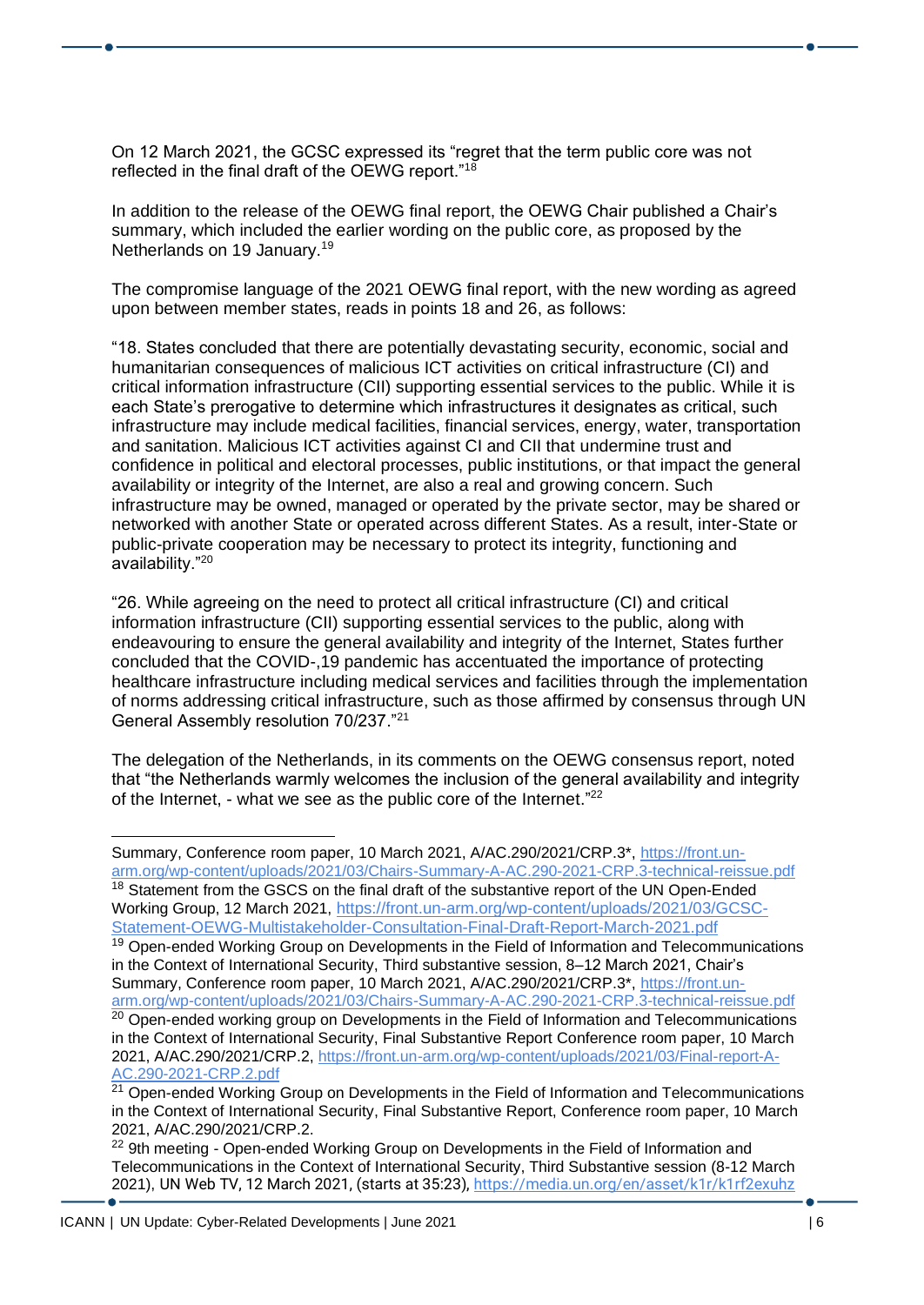# <span id="page-6-0"></span>**The Group of Governmental Experts (GGE) Update**

On 28 May 2021, the consensus report of the GGE was adopted.<sup>23</sup> Several points in the report are relevant for the ICANN community, within the global context of cyber-related deliberations at the U.N. that we have witnessed in the last few years. The quoted points listed below (in some cases quoted partly) are taken from the *Advance Copy Report of the Group of Governmental Experts on Advancing responsible State behaviour in cyberspace in the context of international security* and the report's "Letter of transmittal." 24

Point 10: "Harmful ICT activity against critical infrastructure that provides services domestically, regionally or globally, which was discussed in earlier GGE reports, has become increasingly serious. Of specific concern is malicious ICT activity affecting critical information infrastructure, infrastructure providing essential services to the public, the technical infrastructure essential to the general availability or integrity of the Internet and health sector entities."

Point 17: "The Group also noted the proposal of China, Kazakhstan, Kyrgyzstan, the Russian Federation, Tajikistan and Uzbekistan for an international code of conduct for information security (see A/69/723)."<sup>25</sup>

Point 44: "As noted in norm 13 (g), States should take appropriate measures to protect their critical infrastructure. In this regard, each State determines which infrastructures or sectors it deems critical within its jurisdiction, in accordance with national priorities and methods of categorization of critical infrastructure."

Point 45: "Critical infrastructure may also refer to those infrastructures that provide services across several States such as the technical infrastructure essential to the general availability or integrity of the Internet."

Point 48: "A State's designation of an infrastructure or sector as critical can be helpful for protecting said infrastructure or sector. In addition to determining the infrastructures or sectors of infrastructure it deems critical, each State determines the structural, technical, organizational, legislative and regulatory measures necessary to protect their critical infrastructure and restore functionality if an incident occurs."

Point 49: "Some States serve as hosts of infrastructures that provide services regionally or internationally. ICT threats to such infrastructure could have destabilizing effects. States in such arrangements could encourage cross-border cooperation with relevant infrastructure owners and operators to enhance the ICT security measures accorded to such infrastructure and strengthen existing or develop complementary processes and procedures to detect and mitigate ICT incidents affecting such infrastructure."

<sup>23</sup> Twitter message by the US Department of State, 28 May 2021, [https://twitter.com/State\\_Cyber/status/1398314450743091201?s=20](https://twitter.com/State_Cyber/status/1398314450743091201?s=20)

<sup>&</sup>lt;sup>24</sup> Advance Copy, Report of the Group of Governmental Experts on Advancing responsible State behaviour in cyberspace in the context of international security and Letter of transmittal, 28 May 2021, <https://front.un-arm.org/wp-content/uploads/2021/06/final-report-2019-2021-gge-1-advance-copy.pdf>

 $25$ Annex to the letter dated 9 January 2015 from the Permanent Representatives of China, Kazakhstan, Kyrgyzstan, the Russian Federation, Tajikistan and Uzbekistan to the United Nations addressed to the Secretary-General [Original: Chinese and Russian], International code of conduct for information security, A/69/723, [https://documents-dds](https://documents-dds-ny.un.org/doc/UNDOC/GEN/N15/014/02/PDF/N1501402.pdf?OpenElement)[ny.un.org/doc/UNDOC/GEN/N15/014/02/PDF/N1501402.pdf?OpenElement](https://documents-dds-ny.un.org/doc/UNDOC/GEN/N15/014/02/PDF/N1501402.pdf?OpenElement)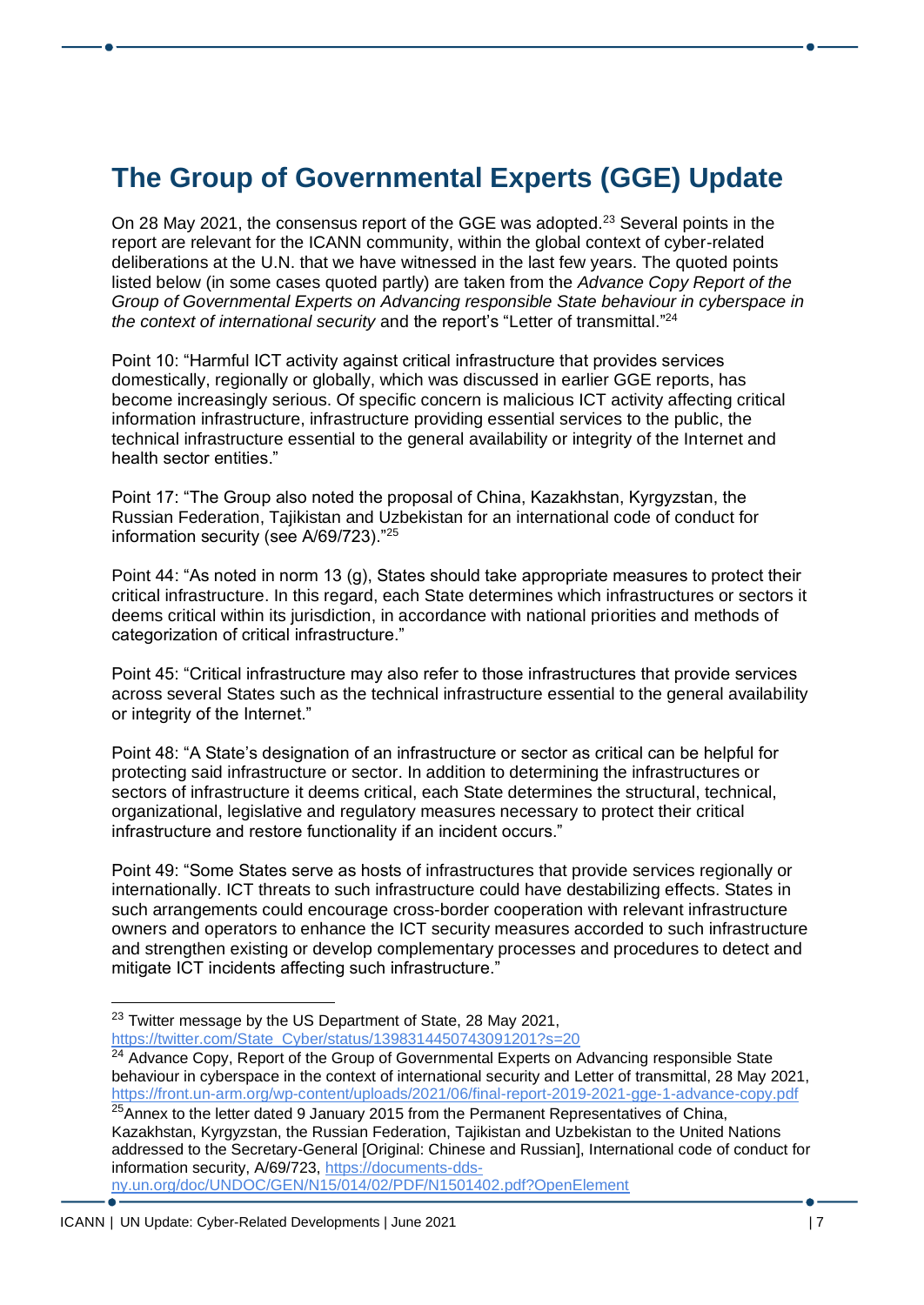Point 63: "In addition, and in consultation with relevant industry and other ICT security actors, States can develop guidance and incentives, consistent with relevant international technical standards, on the responsible reporting and management of vulnerabilities and the respective roles and responsibilities of different stakeholders in reporting processes; the types of technical information to be disclosed or publicly shared, including the sharing of technical information on ICT incidents that are severe; and how to handle sensitive data and ensure the security and confidentiality of information."

Point 79: "Dialogue through bilateral, sub-regional, regional and multilateral consultations and engagement can advance understanding between States, encourage greater trust and contribute to closer cooperation between States in mitigating ICT incidents, while reducing the risks of misperception and escalation. Other stakeholders such as the private sector, academia, civil society and the technical community can contribute significantly to facilitating such consultations and engagement."

Point 87: "The Group underscores the importance of cooperation and assistance in the area of ICT security and capacity-building and their importance to all elements of the Group's mandate. Increased cooperation alongside more effective assistance and capacity-building in the area of ICT security involving other stakeholders such as the private sector, academia, civil society and the technical community can help States apply the framework for the responsible behaviour of States in their use of ICTs. They are critical to bridging existing divides within and between States on policy, legal and technical issues relevant to ICT security. They may also contribute to meeting other objectives of the international community such as the SDGs."

Point 95: "The Group also identified potential areas for future work, which include but are not limited to:[...] (d): "Identifying mechanisms that facilitate the engagement of other essential stakeholders, including the private sector, academia, civil society and the technical community in efforts to implement the framework of responsible behaviour, where appropriate."

#### <span id="page-7-0"></span>**The Open-Ended Ad Hoc Committee of Experts (AHC) Update**

The AHC was scheduled to start its work in August 2020, but due to the COVID-19 pandemic, its first organizational session took place from 10 - 12 May 2021.<sup>26</sup> Since ICANN org's July 2020 paper, there have been some new contributions published on the AHC webpage.<sup>27</sup> At the first meeting of its organizational session held on 10 May 2021, the AHC elected the Chair of the Committee, its Rapporteur, and 13 Vice-Chairs, representing

First meeting:<https://media.un.org/en/asset/k1v/k1vgo4a624> (The second meeting did not take place because all organizational issues were resolved during the first meeting) Third meeting: <https://media.un.org/en/asset/k1z/k1zsp4exqc>

Fifth meeting:<https://media.un.org/en/asset/k1m/k1ma80pf1p>

 $26$  The meetings of the organizational session of the AHC can be viewed here:

Fourth meeting:<https://media.un.org/en/asset/k12/k12bsxlcak>

Sixth meeting:<https://media.un.org/en/asset/k1m/k1m0si6d6n>

<sup>&</sup>lt;sup>27</sup> "Ad hoc committee established by General Assembly resolution 74/247", UNODC,

<https://www.unodc.org/unodc/en/cybercrime/cybercrime-adhoc-committee.html>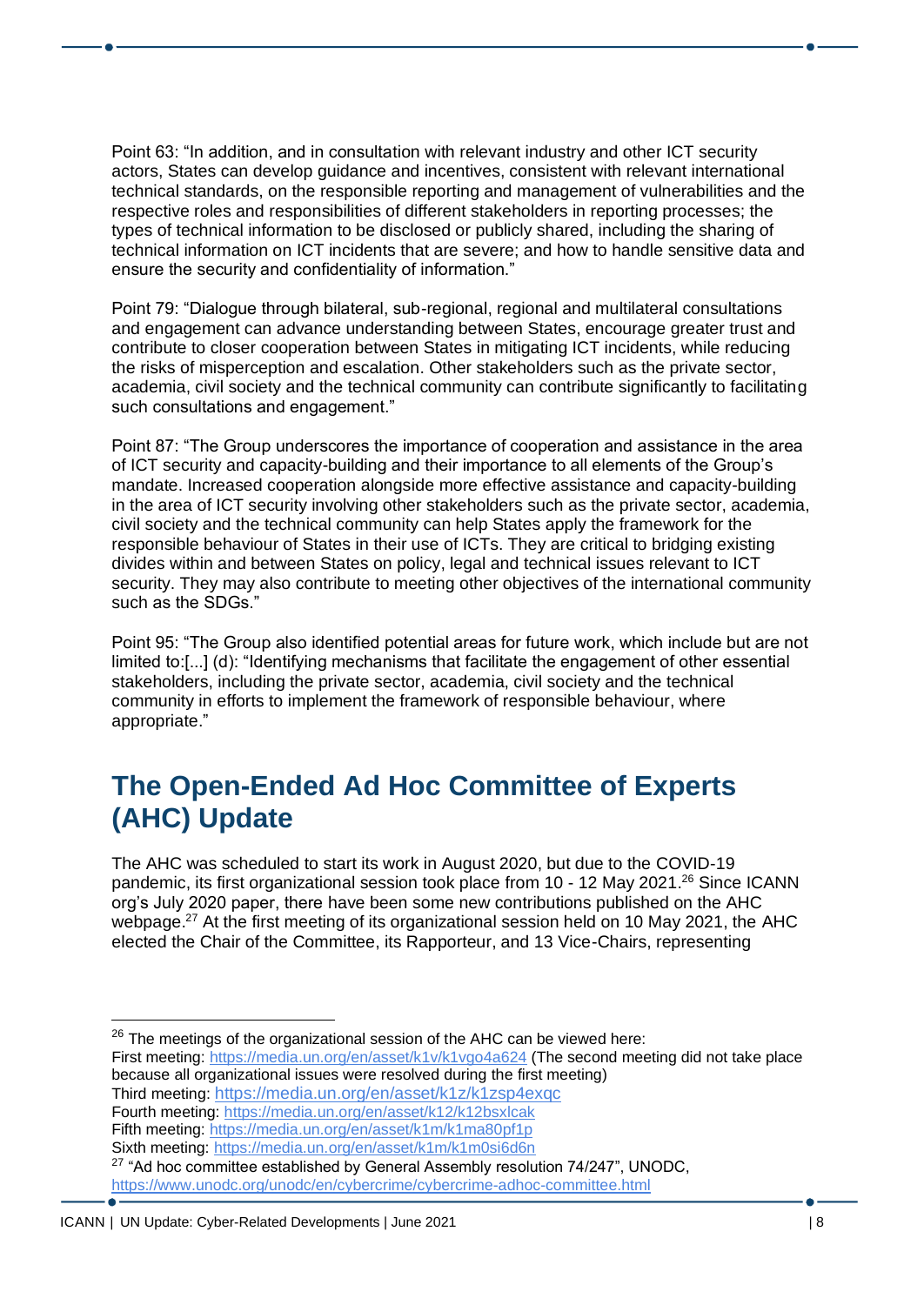different geographical regions.<sup>28</sup> The AHC failed to reach a consensus on the organizational modalities of its future meetings during the allotted time, and the Chair announced that informal consultations would follow.<sup>29</sup>

On 26 May 2021, at its 71<sup>st</sup> plenary meeting, the U.N. General Assembly adopted, without a vote, the text of the resolution A/RES/75/282 "Countering the use of information and communications technologies for criminal purposes.''<sup>30</sup> The documents established two locations for the AHC sessions – Vienna and New York City. A total number of seven sessions will be held and the location of these sessions will rotate between Vienna and New York City. The first and last sessions will take place at the U.N. in New York City. Decisions of the AHC on substantive matters without approval by consensus, shall be taken by a twothirds majority of the representatives present and voting.

The resolution also encourages the chair of the AHC to host intersessional consultations to solicit inputs from a diverse range of stakeholders on the elaboration of the draft convention.

### <span id="page-8-0"></span>**Conclusion**

The GE team will continue to monitor discussions at the AHC and the new OEWG, which will perform its work from 2021 to 2025. This OEWG held its first organizational meeting on 1 June 2021, during which it elected the Permanent Representative of Singapore to the U.N. as the Chair.<sup>31</sup>

Updates on the work of the OEWG, GGE, AHC, as well as other GE publications may be found on ICANN org's GE webpage.<sup>32</sup>

<https://www.unodc.org/unodc/en/cybercrime/cybercrime-adhoc-committee.html> <sup>29</sup> 6th meeting, Ad Hoc Committee to Elaborate a Comprehensive International Convention on Cybercrime, Un Web TV, 12 May 2021, (starts at 3:24:34)

https://media.un.org/en/asset/k18/k18lkzt0og

 $28$  The organizational session of the Ad Hoc Committee was held in New York, on 10-12 May 2021, Results of the elections of the Ad Hoc Committee

<sup>&</sup>lt;sup>30</sup> Resolution adopted by the General Assembly on 26 May 2021, "75/282. Countering the use of information and communications technologies for criminal purposes", Distr.: 1 June 2021, A/RES/75/282,<https://undocs.org/a/res/75/282>

<sup>31</sup> 1 June, 1st meeting:<https://media.un.org/en/asset/k1o/k1oa2ngbsc> 1 June, 2nd meeting:<https://media.un.org/en/asset/k14/k1443my9hu>

<sup>32</sup> GE webpage, ICANN website: [https://www.icann.org/resources/pages/government-engagement](https://www.icann.org/resources/pages/government-engagement-publications-2020-03-02-en)[publications-2020-03-02-en](https://www.icann.org/resources/pages/government-engagement-publications-2020-03-02-en) 

ICANN | UN Update: Cyber-Related Developments | June 2021 | 9